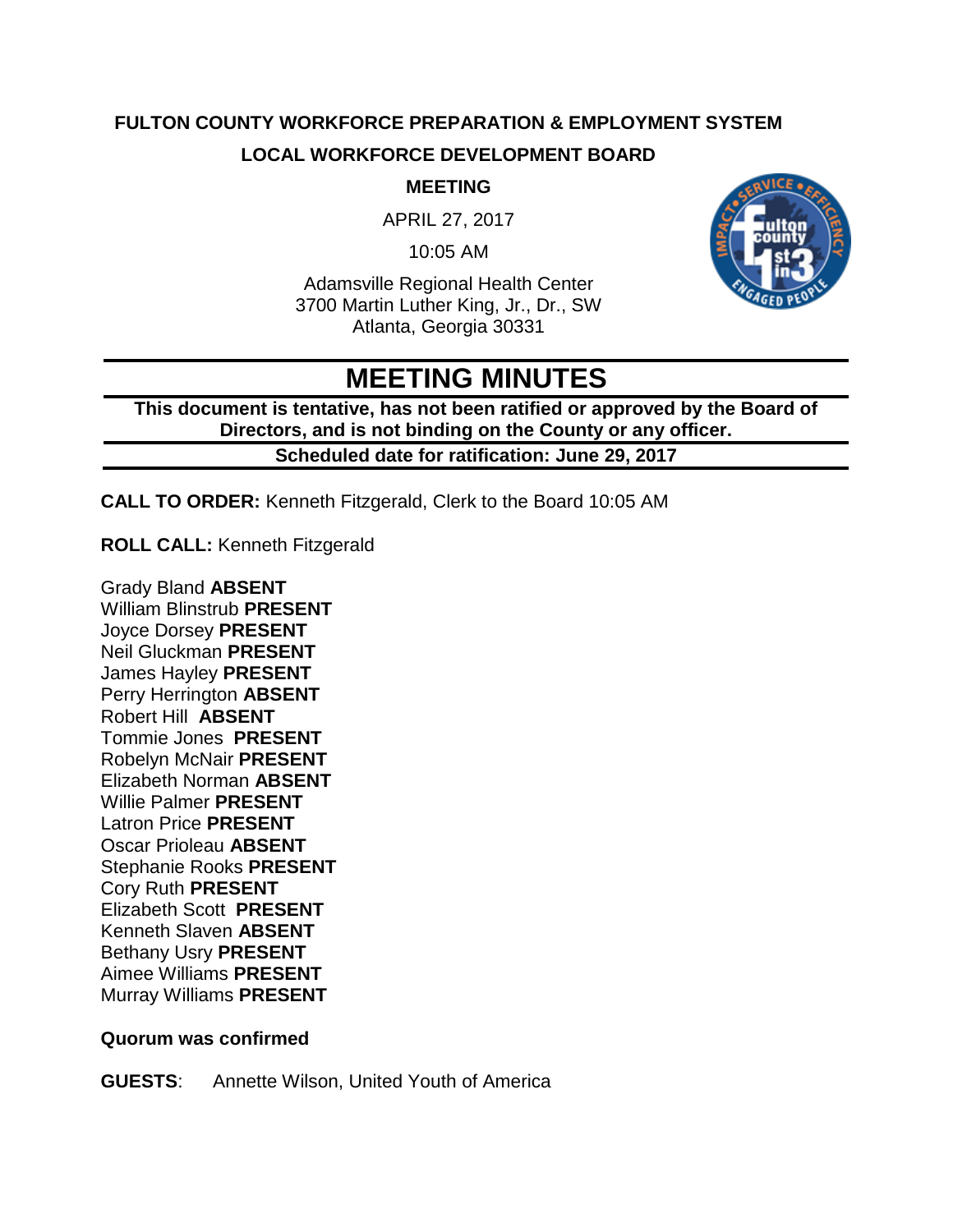**Staff**: Mariska Angall, Frankie Atwater, Kenneth R. Fitzgerald, Tonya Grullon, David Keyes, Audrey Lawrence, Darrien Moore

**[Fulton](http://agendaminutes.fultoncountyga.gov/sirepub/agdocs.aspx?doctype=minutes&itemid=30105) County Local Workforce Development Board**

## **TABLE OF CONTENTS**

#### **ITEM # SUBJECT**

| 16-1030                                                                                    | <b>CONSENT AGENDA</b>                                                    | <b>APPROVED</b> |
|--------------------------------------------------------------------------------------------|--------------------------------------------------------------------------|-----------------|
|                                                                                            | All matters listed on the Consent Agenda are considered routine          |                 |
|                                                                                            | by the LWDB and will be enacted by one motion. No separate               |                 |
|                                                                                            | discussion will take place on these items. If discussion of any          |                 |
|                                                                                            | Consent Agenda item is desired, the item will be moved to the            |                 |
|                                                                                            | Regular Meeting Agenda for separate consideration. No                    |                 |
|                                                                                            | requests for discussion were made.                                       |                 |
| 16-1031                                                                                    | Nomination of Mr. Latron Price for Chair of the Fulton County   APPROVED |                 |
|                                                                                            | Workforce Preparation and Employment System (FCWPES)                     |                 |
|                                                                                            | Local Workforce Development Board (LWDB).                                |                 |
| Board Clerk, Kenneth Fitzgerald opened the floor for nominations for Chair of the FCWPES   |                                                                          |                 |
| I WDP Nomination of Mr. Latron Price for Chair of the ECWDES Poerd of Directors made by Me |                                                                          |                 |

LWDB. Nomination of Mr. Latron Price for Chair of the FCWPES Board of Directors made by Ms. Roblyn McNair. Nomination accepted by Mr. Price.

Vote was accomplished by closed ballot and tallied by staff. By majority vote, Mr. Latron Price was elected Chair of the FCWPES LWDB.

| 16-1032 | Nomination of Mr. Tommy Jones for Vice Chair of the <b>APPROVED</b> |  |
|---------|---------------------------------------------------------------------|--|
|         | <b>FCWPES LWDB</b> made by Ms. Stephanie Rooks. Nomination          |  |
|         | accepted by Mr. Jones.                                              |  |

Board Clerk, Kenneth Fitzgerald opened the floor for nominations for Vice Chair of the FCWPES LWDB. Nomination of Mr. William Blinstrub for Vice Chair of the FCWPES LWDB made by Mr. Latron Price. Nomination declined by Mr. Blinstrub.

Nomination of Mr. Tommy Jones for Vice Chair of the FCWPES Board of Directors made by Ms. Stephanie Rooks. Nomination accepted by Mr. Jones.

Vote was accomplished by closed ballot and tallied by staff. By majority vote, Mr. Tommy Jones was elected Vice Chair of the FCWPES LWDB.

Staff person Ms. Tonya Grullon presented the financial report. Discussion ensued regarding the allocation of dollars between Dislocated Worker funding and Adult funding. Staff explained differences in the numbers served in each population as compared with calculations used by United State Department of Labor. There being no further questions, the financial report was closed.

| 16-1033 | NEW PROVIDERS, PROGRAMS AND PROGRAM CHANGE APPROVED     |  |
|---------|---------------------------------------------------------|--|
|         | <b>REQUESTS</b>                                         |  |
|         | Request approval of recommended new Providers, Programs |  |
|         | and Program changes.                                    |  |
|         |                                                         |  |